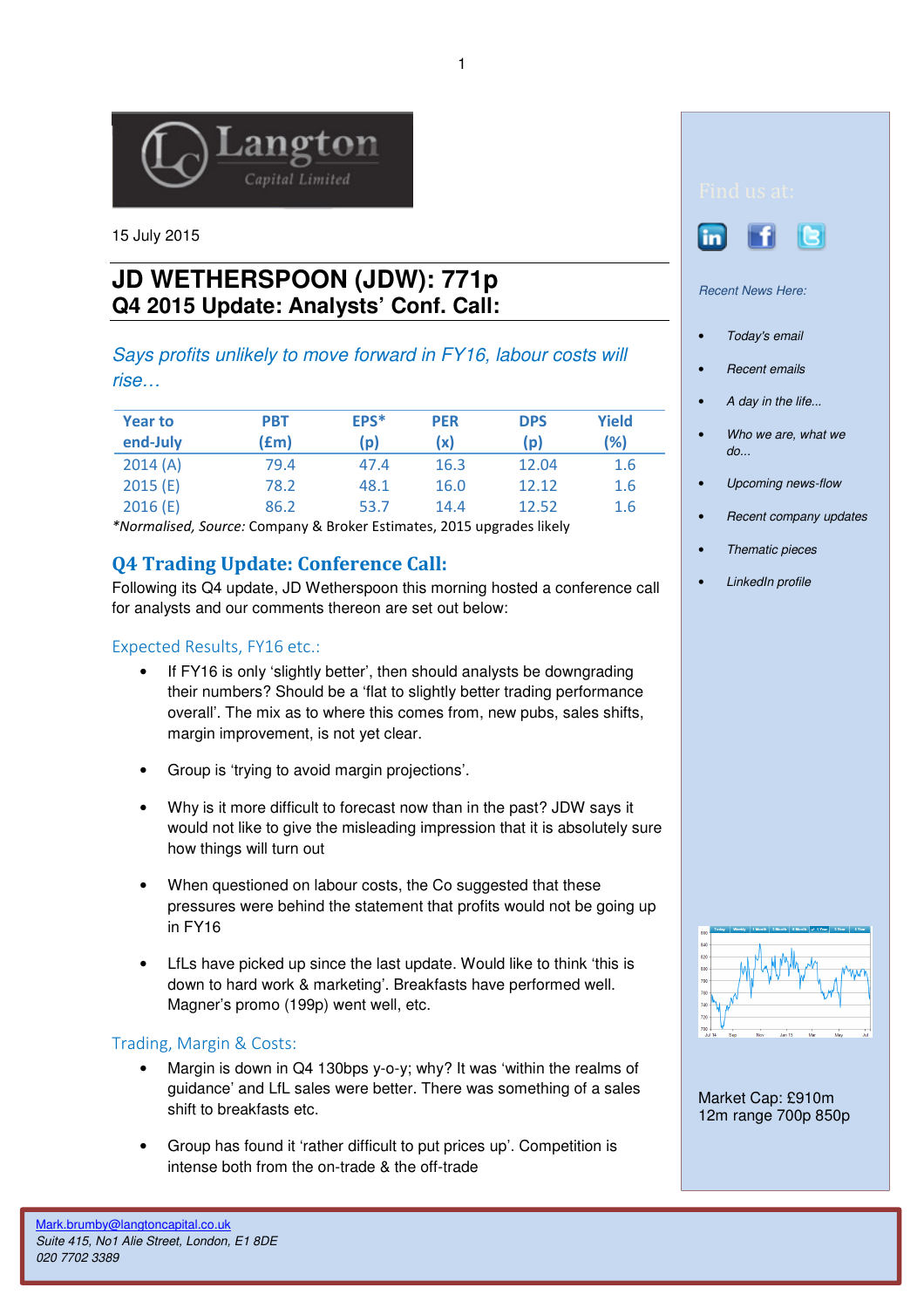- Living Wage? Declined to say how many are u25.
	- o Can you transfer some of the bonus that is regularly paid into basic wages to avoid Living Wage increases? Bonus has helped group keep staff. Won't give more numbers other than to say that the 5% increase last year & planned 8% increase this year 'take the group away from the minimum wage'. The 8% rise relates to starting rates. It relates to hourly paid staff (c80% of total). Starts 3 August.
	- o Increases in costs: these 'will be significant anyway, due to the prior decision to increase wages'. Adds 'not all of these costs will be off-settable'
	- $\circ$  Where are you on pay y other operators? No real stats. Group 'thinks it's doing the right thing'.
	- $\circ$  Are you seeing better employment KPIs as a result of paying more? Yes but this is movable as competitors also tend to react.
- Other costs? These may be in the 0% to 2% range.
- Adding accommodation? This is opportunistic but it is likely to continue.
- Progress on VAT cuts? Not really.
- How are you getting on with tripling your sales of coffee & breakfasts? To do this in 18mths would be a good performance. It is a stretching target. It's a slightly different crowd to customers who might otherwise have visited a coffee shop

#### Balance Sheet & Other:

- Openings beyond FY16? Pipeline remains healthy with a larger proportion of freeholds. The group is 'not chasing a numbers target'. No real further guidance on 1,500 to 1,600 'target'.
- More on the likely impairment? This is not related to the 20 pubs for disposal. The auditors have not yet reported on the situation
- Have you bought in more freeholds? Yes, one or two since Q3. They are opportunistic.
- Why sell the 20 units? Want to avoid giving further detail until after the transaction(s) are concluded. Some are sub-scale or in heavily-represented areas.
- Oversupply? There is capacity going on. Group has a good footprint but new entrants do increase the level of competition

**Langton View:** JD Wetherspoon has confirmed the suggestion made in its 7am announcement that FY16 numbers should come down.

The group guides that FY16 numbers should be in line with or only slightly better than FY15. Earlier forecasts had the group moving from perhaps £79m to £86m and it now appears likely that this will not happen.

Downgrades to around £80m (50.25p) may be appropriate and JDW's shares are currently down by around 5%.

This is understandable but, as the company has its eyes on the medium and longer term, it is entirely possible that JDW itself could end up buying back the shares that others are selling.